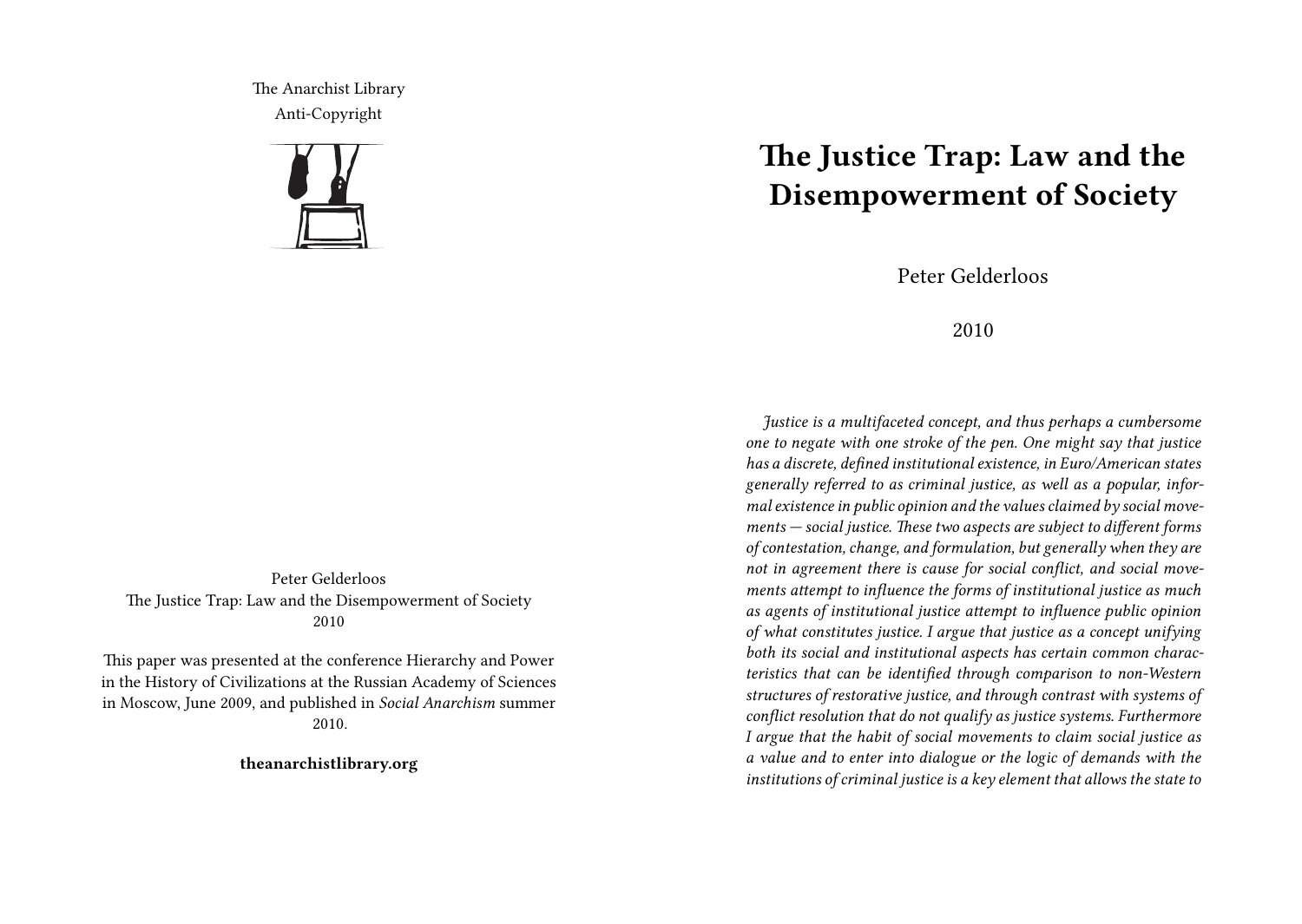*intervene in and control these social movements. Then I provide a personal anecdote that illustrates some of the contradictions and power relations in the practice of justice.*

*I make these arguments from the perspective of an anarchist, a university dropout, and an ex-prisoner. In other words, I am attempting to intervene in academic discourse from the outside, and speaking about justice not from the vantage of an elite social actor positioned to make policy suggestions, but from the vantage of someone who is policed by these justice policies on a daily basis. Though, given the audience, I defer as much as I can to the style vogue in academic circles, some readers may be perturbed by a breach of etiquette within these pages. One is a matter of sources. I may or may not have disguised this fact well: in case I have not I will come out and admit that I have not comprehensively read the literature on justice, social or criminal. I personally question the validity of the tradition of literature, although I can see its advantages. I provide citation where I can, while elsewhere I simply express what I have puzzled out for myself, unsure whether that particular point has already been argued or refuted in the literature.*

*Too often the literature constitutes a closed circuit or feedback loop with only selective and highly managed input from people who have directly experienced imprisonment, probation, judgment, or whose friends and family have experienced the same. I have been to prison, several friends of mine are imprisoned or otherwise held hostage by the justice system, and I dedicate my life to fighting the state, with the express goal of razing all courthouses and prisons to the ground. In the course of this struggle I have accumulated experiences and information, and most of all a perspective or an affective reality, that is embarrassingly absent in the literature on justice. In this article I have dealt with the literature that has actually made itself relevant to the social movements with which I participate. The rest, I ignore. Not out of lack of interest, but lack of time. I know of no one who is able to live fully in both the world of literature and the world of action, however much those who belong to the former protest against this di-*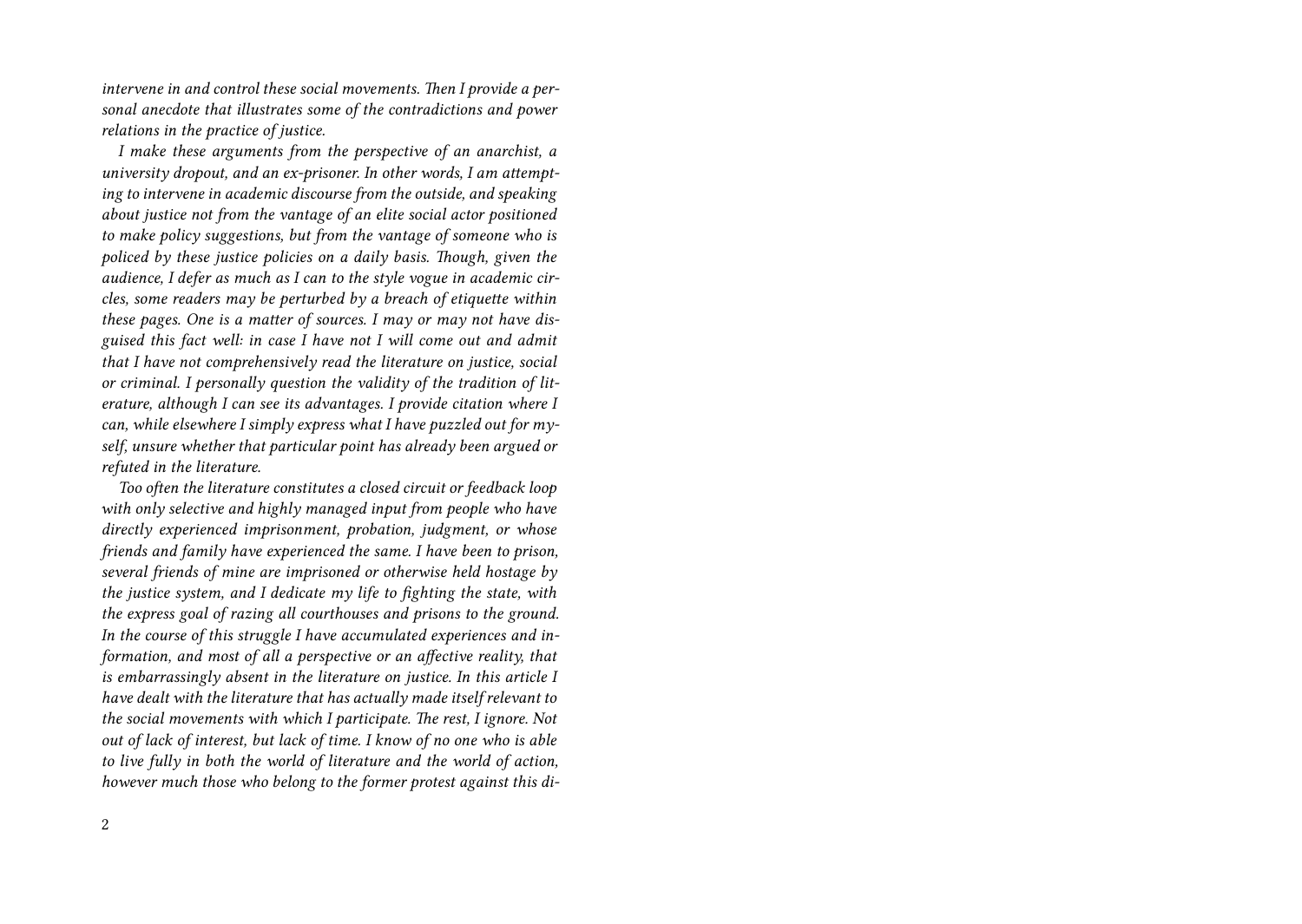*chotomy. I have chosen to participate in social struggles rather than study them, and this participation frequently requires me to communicate with those outside as much as inside the struggle, hence the writing of this article.*

*Another possible breach is a matter of generalization. Perhaps some of the most obvious generalizations in these pages are expressed in the critique of academic discourse. Particularly when I have made past criticisms of that constellation of institutions called somewhat romantically "the academy," members thereof have without fail demanded that I enter a logic of particularization and compartmentalization.* Your critique, stated thus, is unfair. To what discipline are you referring? To which individuals? How do you define "recuperation"? *On the one hand, this is a fair response. On the other hand, it is the discursive defense typical of all elite institutions engaged in the softer areas of counterinsurgency. The mass media, with their fair share of progressive, sympathetic, and humanitarian functionaries, operate with the exact same logic, especially in periods of social rebellion. Everything must be particularized, everything must be compartmentalized, everything must be defined. Segregated social actors must not be allowed to meet, the boundaries that separate them not allowed to blur. The parallels of this discursive framework to the alienation constantly reproduced by capitalism are obvious. In any case, with or without valid arguments, people in the street and people in prison know instinctively and from experience that academics are not their allies. Rather than demanding what precisely is meant by this or teasing out exceptions that challenge the rule, those academics who do not see themselves as recuperators and vivisectors of social movements would better ask themselves why such a sweeping generalization is so commonly applied to them.*

*For my part, I am attempting in good faith to communicate with members of an institution I believe needs to be utterly destroyed, as much as the prisons do, because of all the good people I personally know who dedicate themselves to this institution.*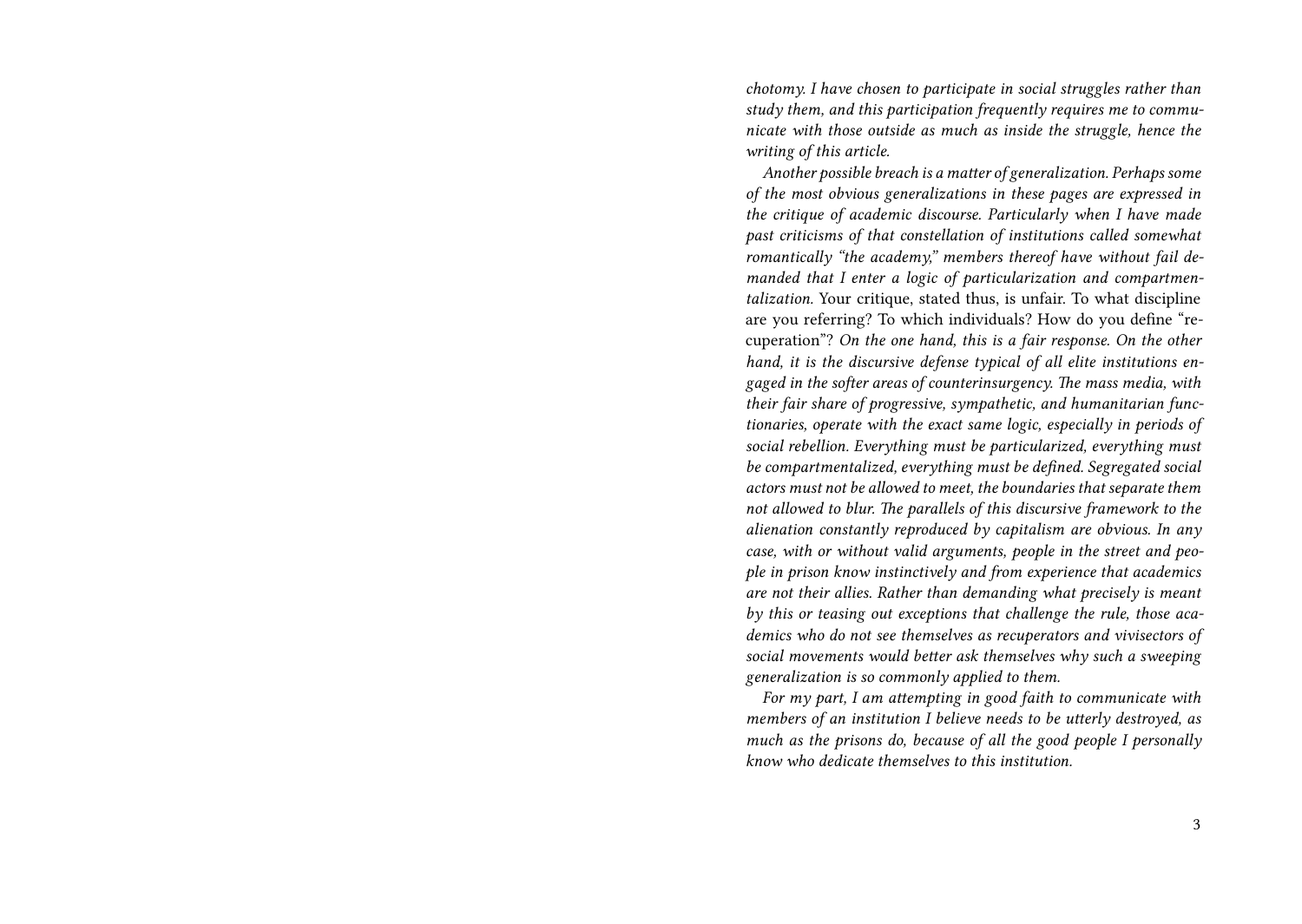\* \* \*

In academic discourse and the literature of the social movements there is no shortage of critiques of the justice system. At the radical end of the spectrum we can find well reasoned, clear-headed calls for the abolition of its more obviously violent institutions — the police (e.g. Williams, 2004) and the prisons (e.g. Mathiesen, 1974, or Bissonette, 2008), and we also find plenty of analysis of the law itself as an elite tool (e.g. Thomson, 1975). Yet, just as the mass media may report individual cases of police and prison abuse but never spread a generalized critique of these institutions (which should be distinguished from the periodic calls to modernize them<sup>1</sup>), social critics may target these institutions but rarely question the practice and the concept that lie behind them: that of justice. On the contrary, people who speak out and people who act out against the great social harm perpetrated by these institutions often do so in the name of justice. These advocates of justice include anarchist academics such as Noam Chomsky, who often calls for the enforcement of international law, to the annual masses of protestors whose signs and banners demand justice for Mumia, justice for Palestine. In these cases they are either calling for the existing judicial framework to change its mind — as Mumia has already gone to trial, and the UN has already deliberated and decided to partition Palestine; or they are imagining a new judicial framework that will be structurally better equipped to dispense desirable outcomes.

But desirable to whom? The police unions are quite happy with Mumia's verdict, and world leaders and Judeo-Christian religious organizations are satisfied with the just outcomes west of the Jordan. This follows a general pattern: the definition of criminality,

<sup>&</sup>lt;sup>1</sup> Modernization is impelled by a discourse full of specific criticisms, that take as their highest goal the good of the institution itself, its effective and continued functioning, whereas a real critique of an institution must lift it up by its very roots and include the possibility of discarding it wholesale, should it be found to conflict with the independent goals those formulating the critique have prioritized.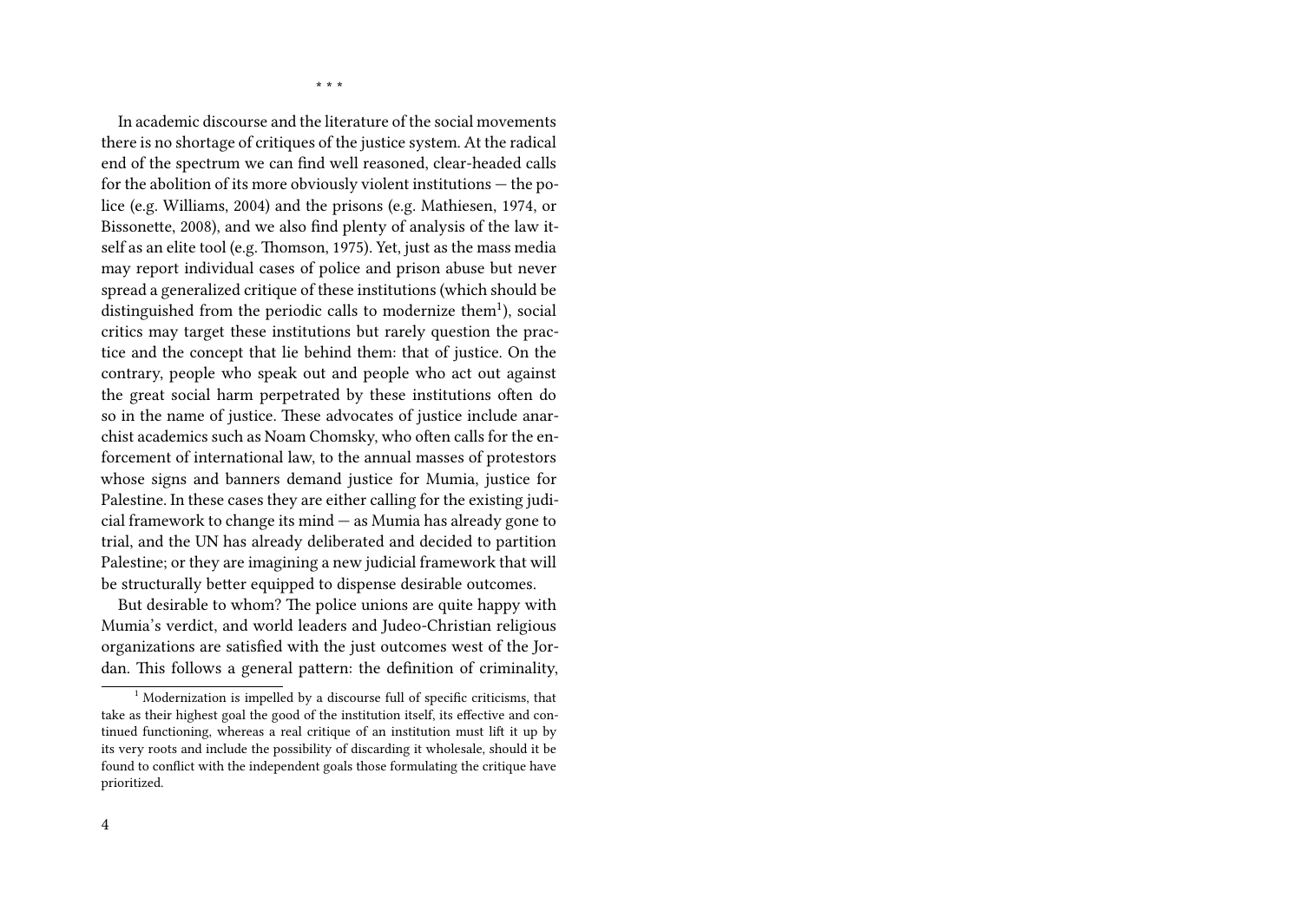Harold Barclay, 1982. *People Without Government: An Anthropology of Anarchy*, London: Kahn and Averill.

Jamie Bissonette, 2008. *When the Prisoners Ran Walpole: A True Story in the Movement for Prison Abolition,* Cambridge: South End Press.

Christopher Boehm, 1993. "Egalitarian Behavior and Reverse Dominance Hierarchy," *Current Anthropology*, Vol. 34, No. 3, June 1993.

Michel Foucault, 1977. *Discipline and Punish: the Birth of the Prison.* New York: Pantheon Books.

Peter Gelderloos and Patrick Lincoln, 2006. *World Behind Bars: The Expansion of the American Prison Sell,* Harrisonburg, Virginia: Signalfire Press.

David Graeber, 2004. *Fragments of an Anarchist Anthropology*, Chicago: Prickly Paradigm Press.

Derrick Jensen, 2004. *A Culture of Make Believe,* White River Junction, Vermont: Chelsea Green.

Thomas Mathiesen, 1974. *The Politics of Abolition,* London: Martin Robertson.

James C. Scott, 1998. *Seeing Like a State: How Certain Schemes to Improve the Human Condition Have Failed,* New Haven: Yale University Press.

James C. Scott, 2005. "Civilizations Can't Climb Hills: A Political History of Statelessness in Southeast Asia," lecture at Brown University, Providence, Rhode Island, February 2, 2005.

Dennis Sullivan and Larry Tifft, 2001. *Restorative Justice: Healing the Foundations of Our Everyday Lives,* Monsey, NY: Willow Tree Press.

E.P. Thompson, 1975. *Whigs and Hunters: the origin of the Black Act,* London: Allen Lane.

Kristian Williams, 2004. *Our Enemies in Blue,* Brooklyn: Soft Skull Press.

in our society favor privileged and powerholding members of society over poor and disenfranchised members of society. This holds true for economic class as well as other axes of privilege and oppression such as race and gender. Because justice systems need to win consent, as will be argued below, justice systems also include limitations on the prerogatives of owners and rulers, and exceptional cases of punishment when such individuals are caught violating universal laws. The limitations generally protect privileged members of society from one another, for example prohibiting investors from defrauding other people with enough capital to invest, facilitating a consensus of the elite; meanwhile the exemplary and mediatic nature of the punishments, combined with their disproportionately meager numerical appearance, reveals their function to be legitimizing the universality and inviolability of a justice system that in its execution and in its breach preserves unequal distributions of wealth and power in society. In other words the present justice system does deliver what is considered to be justice for the privileged and powerful; what is perceived to be injustice is only systematic in the view of the poor and powerless. The existing judicial framework demonstrably operates on an elite mentality of social control, thus those justice-seekers who wish for the institutions to change their minds can be understood as naive, timidly pragmatic, or sympathetic to the elite mentality but holding a dissident opinion in some particular case. The remaining viewpoints  $-$  that justice is served, or that it can

the structuration of justice, and the outcomes of the justice system

only be served by changing the existing institutions — require one to declare their allegiances, given the opposing character, the contrasting relationship to a social hierarchy, of each viewpoint. One either adopts the perspective of the rulers or of the ruled, each of which conform to a high degree on whether they see justice or injustice in the functioning of the system. Yet the idea of taking sides is inimical to the concept of justice, which must be blindly impartial. This contradiction illuminates a necessary third way: the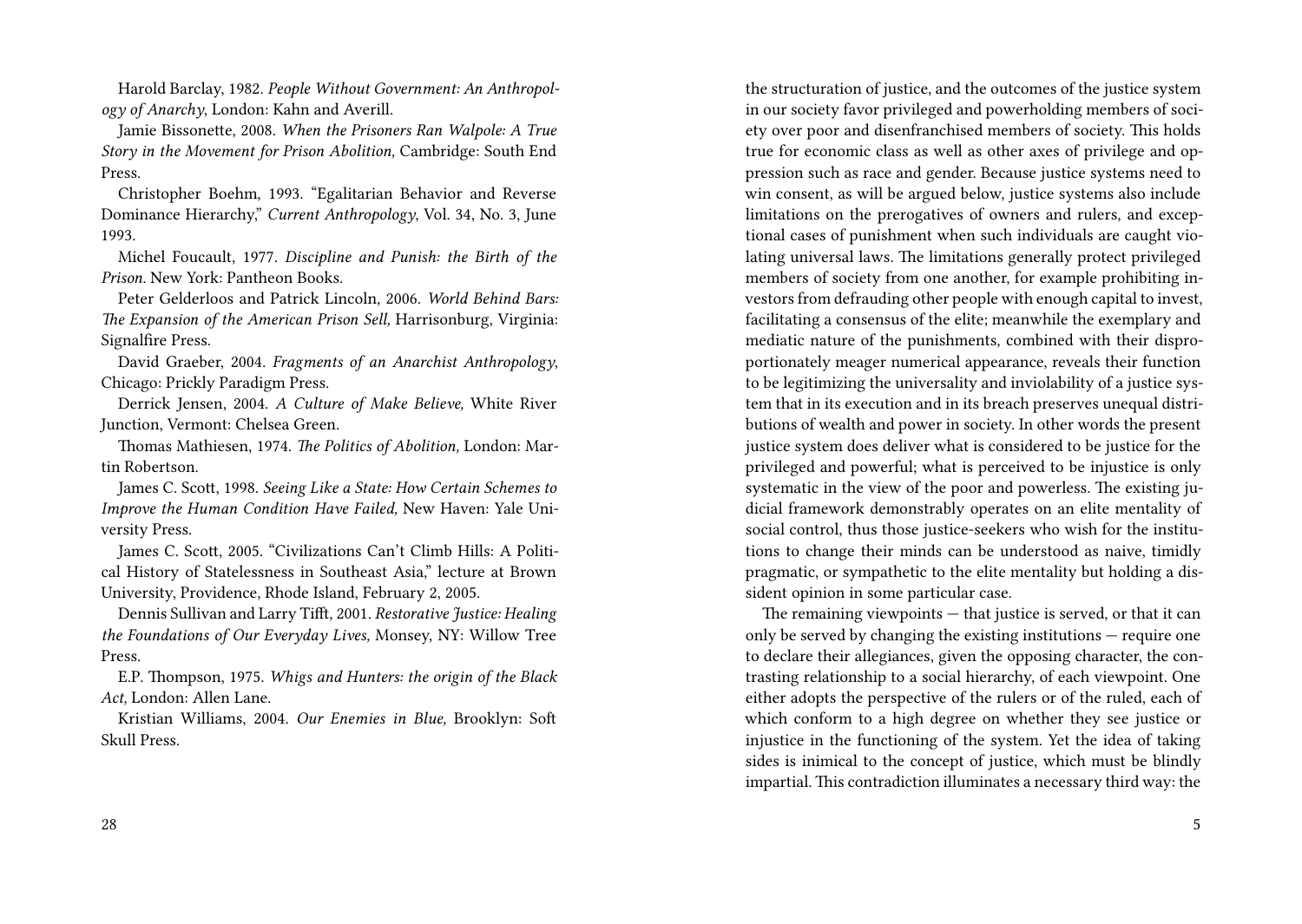elimination of social classes through some revolutionary process. Couched in certain terms, this need not be such an extreme proposition, given that equality is generally seen as a prerequisite to justice, and the current definition of equality, limiting itself as it does to voting rights and civil liberties, has proven inadequate. Thus, the quest for justice reveals itself to be perfectly compatible with social movements that have revolutionary aims. I argue that this coexistence, this collaboration between social justice and revolution is one factor that frequently enables the recuperation of social movements within the dominant social order.

Before trying to understand how this is so, it would help us to examine just how far outside the concept of justice human societies have come. At the far end of the justice concept, we have multiple examples of *restorative justice.* Without any institutions of policing, imprisonment, or even anything properly characterized as punishment or a legal code, numerous human societies have arbitrated social conflict. In the system used traditionally by the Navajo, a system that survived a period of legal prohibition by the US government and is in official use today, elders seen as neutral act as specialized arbiters in trials that take place in the public eye. Nonspecialized members of the society bring forth the conflict voluntarily, and encouraged by the arbiter they tell their stories. The emphasis is on discovering the root of the discord and mobilizing social support to restore harmony (Tifft and Sullivan, 2001). In comparison to Euro/ American justice systems, the Navajo practice is beautifully humane, but a number of elements are familiar. We will look at these, after examining a model of conflict resolution that cannot be characterized as a justice system, to help us create and understand a working definition of justice and imagine some of the possible alternatives.

This is the model of *diffuse sanctions* (Barclay, 1993) which is especially common in egalitarian societies that can be understood as post-state or as existing within a regional system that includes hierarchical societies — in other words anti-authoritarian societies that itarian reform (Foucault, 1977), guided by scholars, many of them well meaning, drafting papers and formulating better means of social management.

In today's bureaucratic system of control, one need not be ridiculously wealthy to be part of the ruling class. One need only view society from above, see human problems in inhuman terms, alienate desires from actions, and contribute one's two cents.

There are already many acts of resistance against the justice system, and millions of people who understand themselves to be at war with the police or with at least some aspects of the state. What is needed is not that their enemy be advised of more humane ways to treat them, nor even that these millions be studied by some progressive academic bold enough to acknowledge their existence the study will probably not be of any use to them, but it will be useful for government agencies tasked with analyzing and undermining these uncontrollable social elements. What is needed is solidarity: rather than particularizing, joining together to create a collective force capable of changing this reality from below.

My goal in writing this article is to enable action, not to produce discourse. Seeing through our own eyes rather than dehumanizing social conflicts can help us to act more effectively and more honestly. Realizing that it is our responsibility to take things into our own hands rather than calling for a more powerful actor to solve a problem allows us to confront the institutional configuration that causes or exacerbates many of society's worst problems. Believing that we can survive the repression that this path will incur can give us the courage to do what must be done.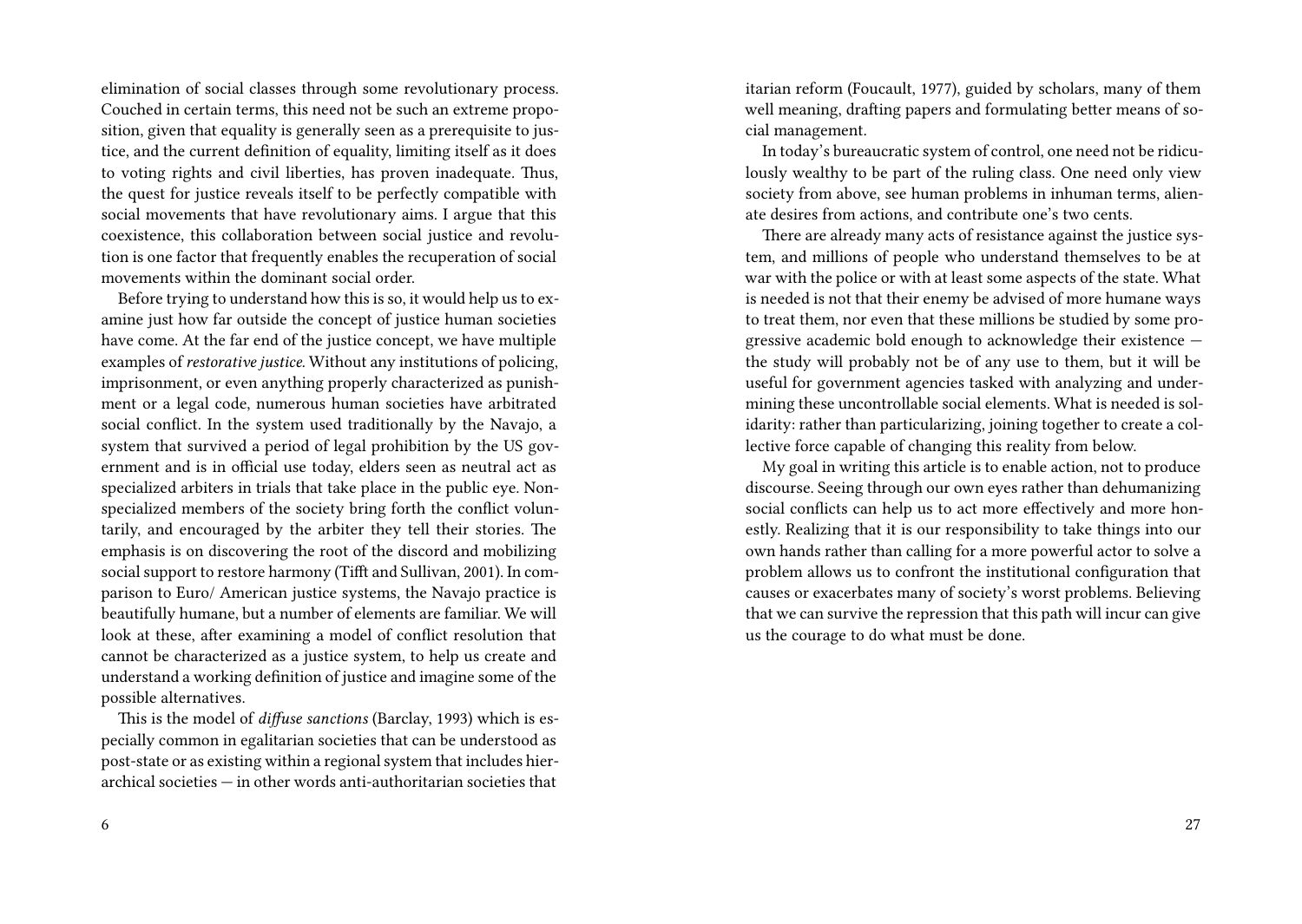ble from the corporations responsible for climate change, to choose just how and to what extent this disaster should be communicated to the public. On the whole climate scientists do not sabotage the work of their colleagues in the disciplines that produce the technicians whose job it is to destroy the planet, they do not hijack media broadcasts to tell the real story, they do not stand at the local grocery store handing out flyers informing people that they only have a few years left to save the planet, they do not avail themselves, their institutional resources, and their cultural legitimacy to the anarchists who are going to prison for using sabotage to stop deforestation, and they are not themselves setting car lots full of SUVs on fire (or developing other means to render large numbers of these fuel-inefficient vehicles unsalable while releasing less carbon into the atmosphere). They have chosen institutional loyalty over loyalty to the planet and to what they themselves know to be true.

Certain things I have written in this essay are similar to arguments that have been made by scholars with an abolitionist perspective. The difference is that these scholars have presented their arguments as suggestions for social design. But the justifiable argument that the police, the courts, and the prisons constitute part of a counterinsurgency war waged against oppressed members of society require one to take sides. Faced with an asymmetrical war of aggression, one cannot choose neutrality. You cross a critical boundary when those who are processed, those who are jailed, those who are tortured, those who are killed, are your friends or family members, when they are not simply "informants"<sup>12</sup> or members of a sample. Criticizing justice through the production of discourse rather than the enabling of action is unforgivably cynical. It is useful to recall that the prison system developed in large part as a human-

 $12$  I think there is no small significance in the difference of usage this word has for us and for academics. What is most significant is that the meaning is the same: "those who talk with the authorities."

exist in tension with authoritarian neighbors or that may have even formed their present structures as part of a process of abandoning earlier state-organized societies to which they belonged (Scott, 2005). In such societies, conflict resolution is subjective, decentralized, diffuse, and carried out by what anarchists would refer to as direct action. On an economic level, incidentally, such societies are usually characterized by mutual aid or the gift economy.

In this model, conflict is subjectively defined. Ideally speaking, the individual identifies conflict for herself, in horizontal collaboration with her peers, through the personal interpretation of noncodified<sup>2</sup> cultural values of what is and is not acceptable behavior. Conflict resolution is decentralized: it does not take place within a singular, ritualized and formalized social space but within multiple ritualized and non-ritualized loci (thus it is impossible to speak of a single or official outcome). And within this model conflict resolution is diffuse and based on direct action: any and every individual has the prerogative to respond to a perceived conflict or breach of good behavior as she sees fit, and social peace is ensured through the sharing rather than the specialization of this duty. Social sanctions are meant to discourage rather than punish antisocial behavior and ideally everyone is empowered to carry out these sanctions.<sup>3</sup> Common sanctions include ridicule, criticism, withholding esteemed social connections (e.g. sex or friendship), all the way up to ostracism and assassination (Boehm, 1993). The sanctions are aimed at the offending individual's social sensibilities and seem to be based on the assumption that the individual voluntarily wants to be an upstanding member of society. Only the most extreme sanction, assassination, falls outside this logic, but it does not seem to be universally present among societies that resolve conflicts through

 $2 A$  code being distinct from a norm in how it is remembered, interpreted, and applied.

<sup>&</sup>lt;sup>3</sup> In many societies certain sanctions were the prerogative of one gender or age group although among anti-authoritarian societies such distinctions tended to be closer to generalizations or norms than to essential categories.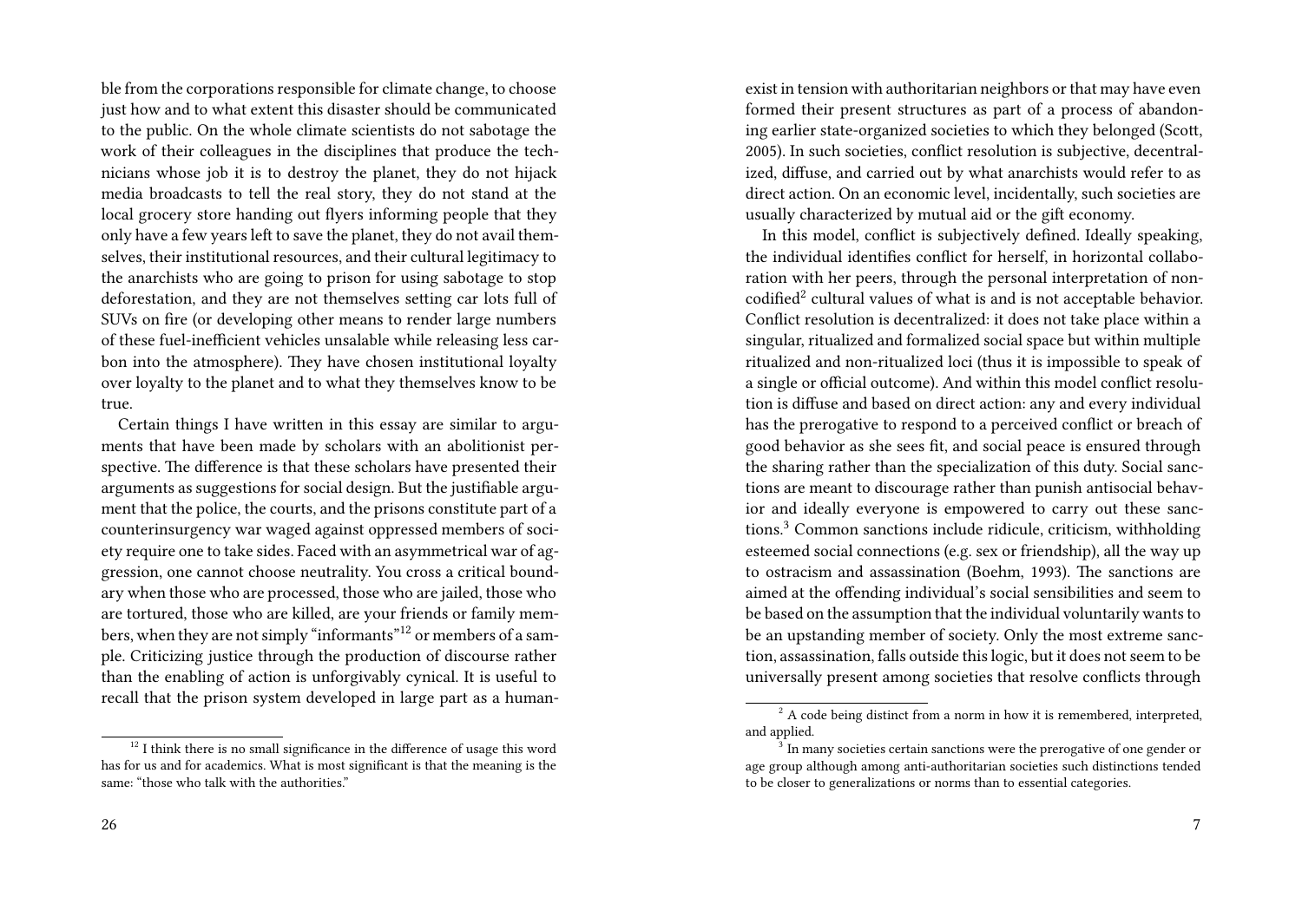diverse sanctions, and seems to be reserved for the rare cases when the individual in question poses the danger of destroying the society itself — through repeat homicide or tyrannical behaviors.

An important portion of conflict resolution activities in societies that use diffuse sanctions can be characterized as *intentional levelling mechanisms,* actions that intentionally protect the society's horizontal characteristics and dissuade people in leadership positions who would attempt to dominate their peers (Boehm, 1993). The social dynamics in horizontal societies suggest that the democratic ideal of egalitarianism does not apply to so-called egalitarian societies in which justice systems are absent. In a society in which conflict resolution is, ideally speaking, a subjective process, an abstract equality strikes me as philosophically irrelevant. One might identify a notion of equal rights in many such societies, such as everyone's right to eat, but in a society in which this right is never under question, it seems more like a foregone conclusion than a discrete concept. Historically, rights come into question only with the existence of a central authority that has the power to grant or withhold those rights. In other words, not only in practice but also in terms of origins, might makes right.

Individuals can only ever be equal in an abstract sense. Equality is a mathematical concept and it might be useful to bureaucrats but it is inapplicable to human personalities and capabilities. An anarchist ontology should leave social democracy forever behind and insist that, in fact, no two humans are equal. If we accept that human needs and desires are different and furthermore are best defined by the individual himself, how can we continue to insist that one law can be applied to two different people, or two different circumstances, if our interest is fairness or the meeting of human needs and desires? Of course it's an act of projection but one can see this principle in the so-called egalitarian (more accurately 'anti-authoritarian') societies referenced by Boehm. In the course of their daily activities, these societies recognize the existence of leadership positions — leaders in the hunt, leaders in war, leaders

the justice concept, yet most of the objective criticisms of the justice system that appear in academic discourse do not seem to recognize the full implications of these frequent negations. I feel it necessary to point out that the academy as a whole shares in the responsibility for the ongoing disempowerment of society constituted by the practice of justice, because the academy, through objectivity, avails itself to institutions rather than to lives. The academy *produces discourse* rather than *enabling action*, and discourse is fodder and fuel for institutions that already exist. It is the vital force that animates and adapts the bureaucracies that govern; it is useless to the governed except as palliative.

A clear example, from a social question less complicated than conflict resolution, is that of climate change. On the one end, the academy produces the engineers and public relations specialists who are, apart from the politicians and business executives, most directly responsible for destroying the planet.<sup>11</sup> On the other end, the academy produces the scientists who are studying this destruction. Climate scientists know very well that our society is engaged in an act of mass suicide. However, they continue to produce studies which, it is overwhelmingly obvious, only corporations, governments, and other elite institutions are positioned to act upon; these studies are not even written in language accessible to a general audience. It is left up to the mass media, financially insepara-

 $11$  Responsibility is judged by how much one profits from the harmful action, how much power one exercises in the realization of the harmful action, and how much access to information about the harm one has. The problem of climate change is not the product of the personalities of certain individuals, it is the product of the capitalist logic of production and Western values regarding human relationships with the environment, all reproduced in the actions and decisions of everyone within society. Participation in the destruction of the planet is spread out, but responsibility is concentrated. A common person must risk her liberty and with luck and good planning might shut down a coal-burning power plant for one day. The executive of a power company need only risk her ludicrous financial privileges and she could shut down a great many power plants and create a much larger ripple in public consciousness.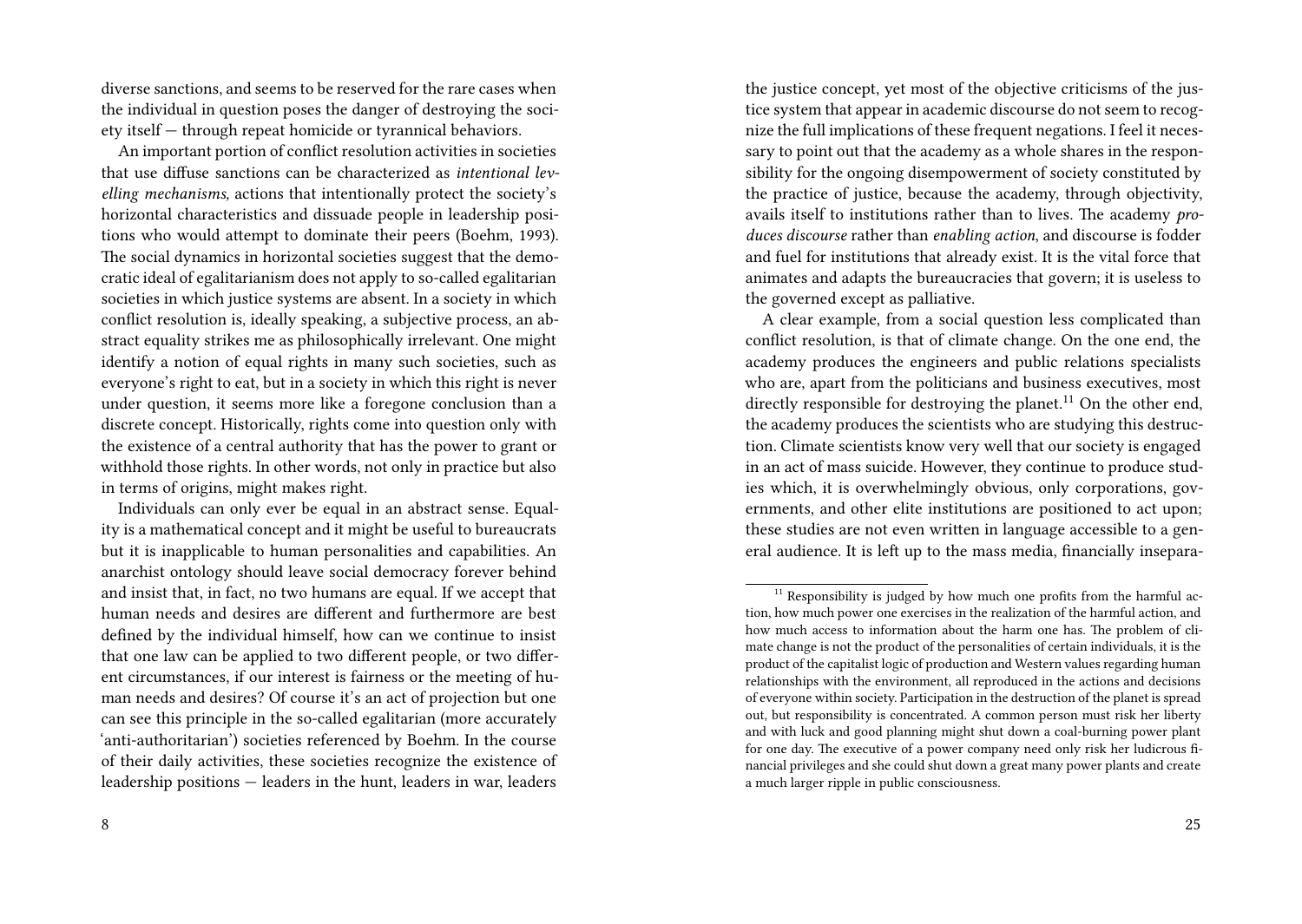mestic and permanent. Our ability to survive the frequent attacks of the justice system lies in our negations of that system: creating relationships of solidarity; developing means to resolve our own conflicts without recourse to the justice system; abandoning the morality of innocence and guilt, of codified, objective law; revealing the class interests of the institutions and agents of the justice system; engaging in direct, nonmediated communication with people from whom we are meant to be isolated; surviving in illegality; and continuing to take action without permission. I would say that on balance, we won this particular contest. There was a great deal of psychological stress, but in the end strong personal relationships were formed, the justice system was shown to more people for what it truly is, and the squatters' movement proved itself capable yet again of surviving repression. Personally, I was forced to live in a situation of illegality, and I did it triumphantly, stealing what I needed for survival since I wasn't allowed to work for it.

This is the point in the essay where I am to argue that society would be safer, more empowered, and much freer to develop ethically and to repair social harm, to right wrongs, if it were organized horizontally and individuals were allowed to use direct action and diffuse sanctions, if there were no justice system, no government democratic or otherwise — and no hierarchy of social classes. Yet I have no intention to write a pamphlet, stating the obvious, for some, and spouting dogma, for others. And I have no intention to elaborate in convincing detail, because social planning is inimical to horizontal forms of organization. One cannot produce a policy paper against societies guided by policy papers. And if one doubts the clear acts of negation, the millions of people *taking things into their own hands* every day, one has already chosen sides.

Arguing objectively against justice can only bring one so far, precisely because of the importance within justice systems of denying subjective realities. The millions of people who violate the law out of need or on a whim, especially when these violations challenge social control or existing hierarchies, are negating the very basis of in ritual, leaders in healing, leaders in oration. People are, after all, different in terms of their inclinations and abilities, so equality becomes a useless phrase when speaking of lived experiences in a horizontal society. What is relevant is the cultural determination, identified by Boehm, on the part of these anti-authoritarian societies to not let anyone use a leadership position to exercise power over others, and to respond with diffuse sanctions, with intentional levelling mechanisms, to knock someone's legs out from under her should she ever try to stand above the rest. The recognition of this prerogative in every individual is especially advantageous to preserving a horizontal structure, because specialized justice seekers are likely social actors to nourish the development of hierarchy.

States<sup>4</sup> formed by a variety of means throughout the world, over the course of hundreds or thousands of years. Especially when considering the development of the first coercive, class- or caste-based hierarchical societies thousands of years ago, it is difficult to identify causes with any certainty. But one common element in the social processes that led to the eventual formation of states seems to be the concept of justice and the specialization of arbiters of social conflict. It is something of an idealization, and thus cannot be entirely true, but the historical likelihood that specialized arbiters preceded a specialized military class in the development of the state suggests that, while the state is certainly a military formation, it is even more the fruit of justice.<sup>5</sup> Granting a specialized group the ex-

<sup>&</sup>lt;sup>4</sup> As an anarchist I am using the concept of "state" in a different way from how it is usually understood by anthropologists. As we are interested in a unified critique of coercive and self-pertuating hierarchies whereas they are interested in differentiating hierarchies, our usage is broader and finds its first appearances further back in history.

<sup>5</sup> David Graeber (2004) writes of democracy as a military formation, with reference to the ancient Greeks. At this stage, justice and warfare were not all that far removed. In Athens, next to the Acropolis stands Areopagus, the hill dedicated to Ares, the god of war and executions. Areopagus was used by a justice cult of elderly men who tried and punished criminals. Today, the criminal justice system has often been described as a military occupation or a domestic war against poor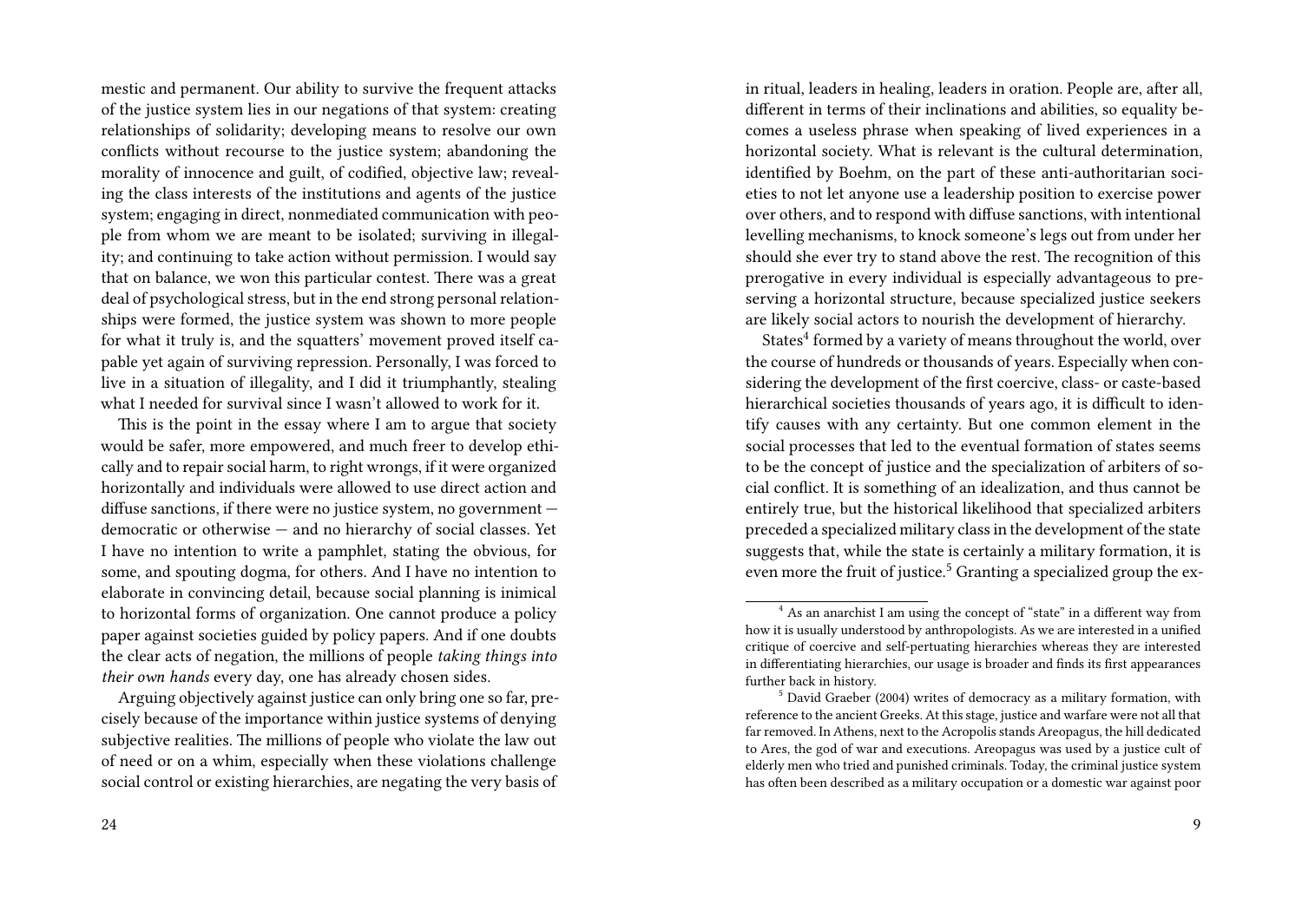clusive prerogative of sanctioning undesirable behavior, and thus defining undesirable behavior, and thus sculpting society's desires, seems to me to be a prerequisite (or perhaps a concomitant) to the creation of a class-based, hierarchical society. This is not to say that justice systems automatically lead to hierarchical societies: no social or cultural processes are automatic. The Navajo, for example, have specialized arbiters, and are a horizontal society, perhaps because in their case the same cultural determinations that legitimize the activity of neutral, elderly arbiters also legitimize certain ideas of fairness, harmony, and horizontality. Segmentary lineage systems that enable the existence of elderly arbiters as a nascent political class also contain many structural characteristics that could impede the development of a state. But because we do not have a mechanistic view of the development of societies, saying that the state is the fruit of justice is not the same as saying that justice is the seed of the state. Outcomes are always multiple, contested, and unpredictable.

Human societies have been diverse enough that one could imagine a society developing coercive hierarchical structures without a system of justice. In any case, examples abound of the correlation between justice systems and the development of the state, and in Western civilization, which has produced a world-dominant culture that has to a great extent authored the institutional bylaws of every government on the planet, justice played an indispensable role in the early development of the state and currently is a dominant concept in state interventions in mass psychology and public opinion, in popular conceptions of conflict resolution, in state counterinsurgency and repression of social movements, in surveillance and control of lower classes, in the identity and activity of social movements, and in the disciplining of a broad host of human relationships in both the public and private spheres.

can see a blurred distinction between democratic pluralism's ideal function to protect people with different opinions from attacking one another and its bad habit of preventing people with different opinions from communicating with one another. In a spectacular society, the only mediator of opinions is to be the spectacle itself.

My tawdry little story illustrates how the justice system can meet its political objectives, which are, to speak honestly, oppressive, even while meting out justice. The movement was repressed, my codefendant and I received a just outcome, and there is no contradiction between these two facts. Without ever having to falsely imprison anyone, the justice system was able to strike a number of blows against a movement that is the declared enemy of capitalism and the state. Two people were briefly locked up and for a longer period submitted to a regime of psychological harassment. Dozens of people had to scramble to raise money, organize support, communication, and solidarity events, taking a great deal of time away from their other projects and from their initial effort to communicate and create connections with the public, further distancing them from public reality (since the public does not consciously exist in a state of war, as much as the state consciously employs methods of warfare against them); additionally these people had to live through a psychological hardship, having a friend of theirs and another person with whom they felt affinity being kidnapped and threatened with imprisonment. In other words, two people are arrested and their entire community is punished over a period of two years even though the court pretends to have absolved them.

If we had been seeking justice, if we imagined that we would find victory within the courts, this would be the end of the story. Fortunately, we recognize that we live under a domestic state of war. This declaration may seem dogmatic, or hotheaded, or selfimportant, except that criminologists and police theorists are quick to acknowledge this point as well: policing is counterinsurgency (Williams, 2004). Current military doctrine on "fourth generation warfare" is even more explicit in describing the war as both do-

communities and communities of color (for just one example, see Gelderloos and Lincoln, 2006)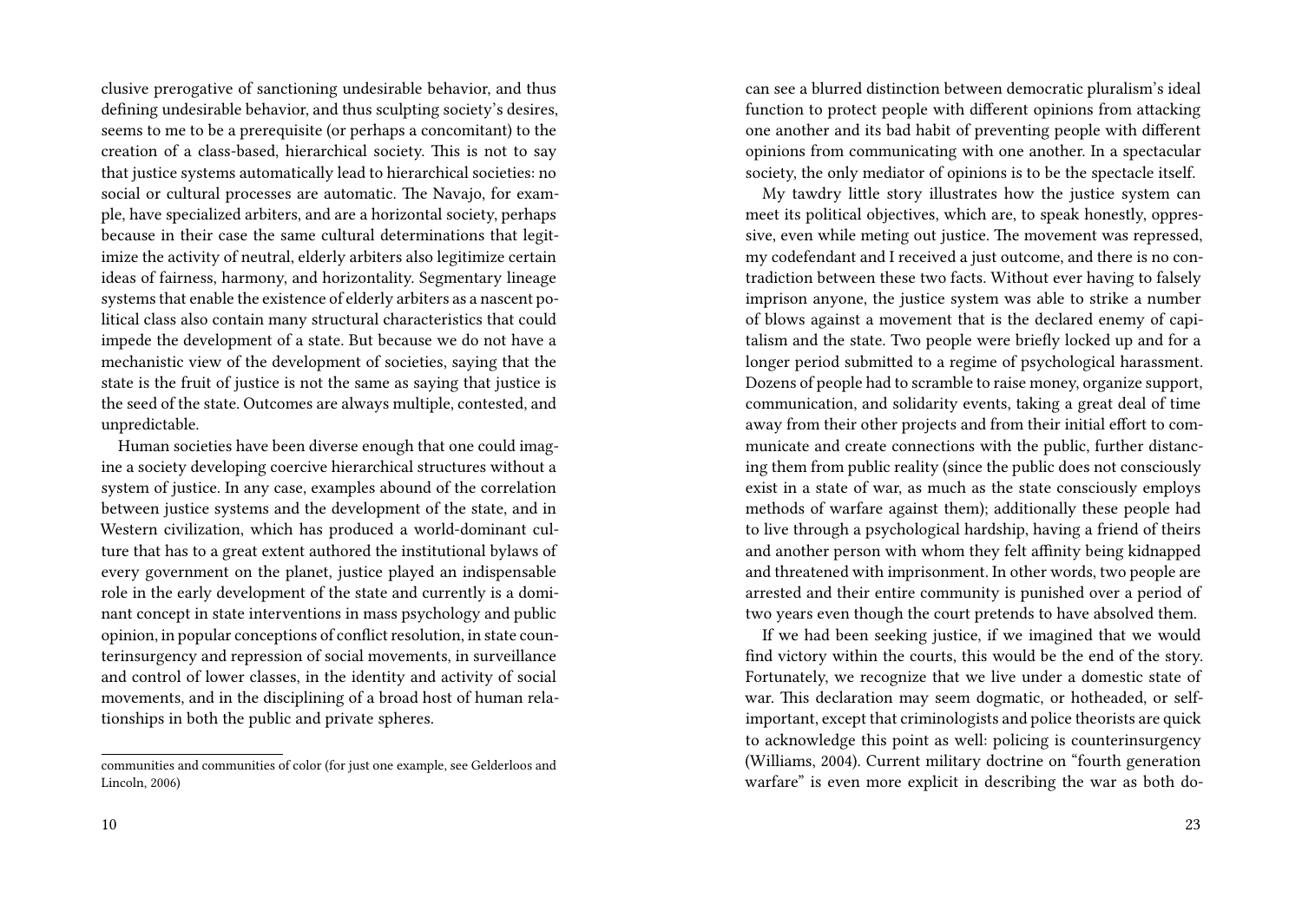mediate area. Yet the intervention of the police prevented any resolution and transformed everyone into spectators or perpetrators, subsequently segregating these two categories. Whatever disturbances the firework may have caused were turned into legal tools, as the police pressured two people into signing a form saying they were injured ("You never know, that ringing in your ears, tomorrow you may be deaf. We won't take you to the hospital to get it checked out unless you sign this form.") Fortunately those people took the trouble to later go to the police commissary to retract their denunciations and say they had been pressured. Still, this favorable outcome obscures the fact that because of police intervention they never got the chance to yell at the people who set off the firework, and the people who set it off never got the chance to hear that criticism.

This prophylactic approach to social control reveals the political dimension. The police personally view themselves as opponents of the anticapitalist squatters, and the squatters certainly return the favor. Most squatters have friends who have been beaten, jailed, or tortured by the cops, all have been insulted, degraded, and threatened by them, and the cops exist in part to counteract the squatters' forceful subversion of the social order and the property laws. Thus the police understand it as their responsibility to prevent or punish squatter interventions in public, and to them public fear of terrorism is simply a tool to achieve this. Significantly, this particular protest was organized as part of a response to a wave of evictions and repression carried out against anticapitalist squatters over the previous year. Actions on other days included interrupting a meeting of property owners and holding a major march. This action was to be the most tranquil, the most focused on meeting the public and communicating. The justice system repressed it and cast it as a "paramilitary" attack by squatters who wanted to vent their rage "against people who disagreed with them."<sup>10</sup> In practice we

What are the common elements of justice systems? Because they seek to impose an official, singular outcome, the justice seekers must win social consensus. In stateless societies, this means that justice is largely a popular concept. The arbiters do not have structurally reinforced roles and thus they can lose followers if they are seen to mete out injustice. But even under the state, where justice is institutionalized and enforced, consensus, or its watered-down democratic version, consent, is a necessary element. All elites have had to work hard to win consent, and though the governed classes in Euro/American societies have to do much more than simply walk away in order to vacate our role as spectator/object, our rulers have needed no small amount of bread and circus to keep us in our seats.

The necessity of consent reveals the centralized character of justice. The justice ideal holds that conflicts must have a single, official outcome, not multiple, decentralized outcomes chosen by different social actors. In the extraordinary, to me humane, traditions of justice such as that practiced by the Navajo, legality and punishment are not key features, but centralization is a prerequisite for both legality — the codification of human behavior and morality that provides a potent set of tools for social control and reduces ethics to following orders; and for punishment — the prerogative of the state to cause harm and not be questioned for doing so, and another potent set of tools for social control.

Another common element is the idea of neutrality. The person who is hurt, the person who for whatever reason hurt another person — the lived realities of these characters become secondary within the logic of neutrality. They are recharacterized as biased, and their viewpoints cast as untrustworthy for arriving at just outcomes. Neutrality removes fairness to a bird's eye view, protagonizing nobody in theory. But in practice, the protagonist is the personification of neutrality  $-$  it is the arbiter himself. (This primitive epistemology should in no way be seen as distant from the proliferation of TV series protagonizing judges, prosecutors, and police

 $^{10}$  Quotes are from the initial accusation submitted by the prosecutor.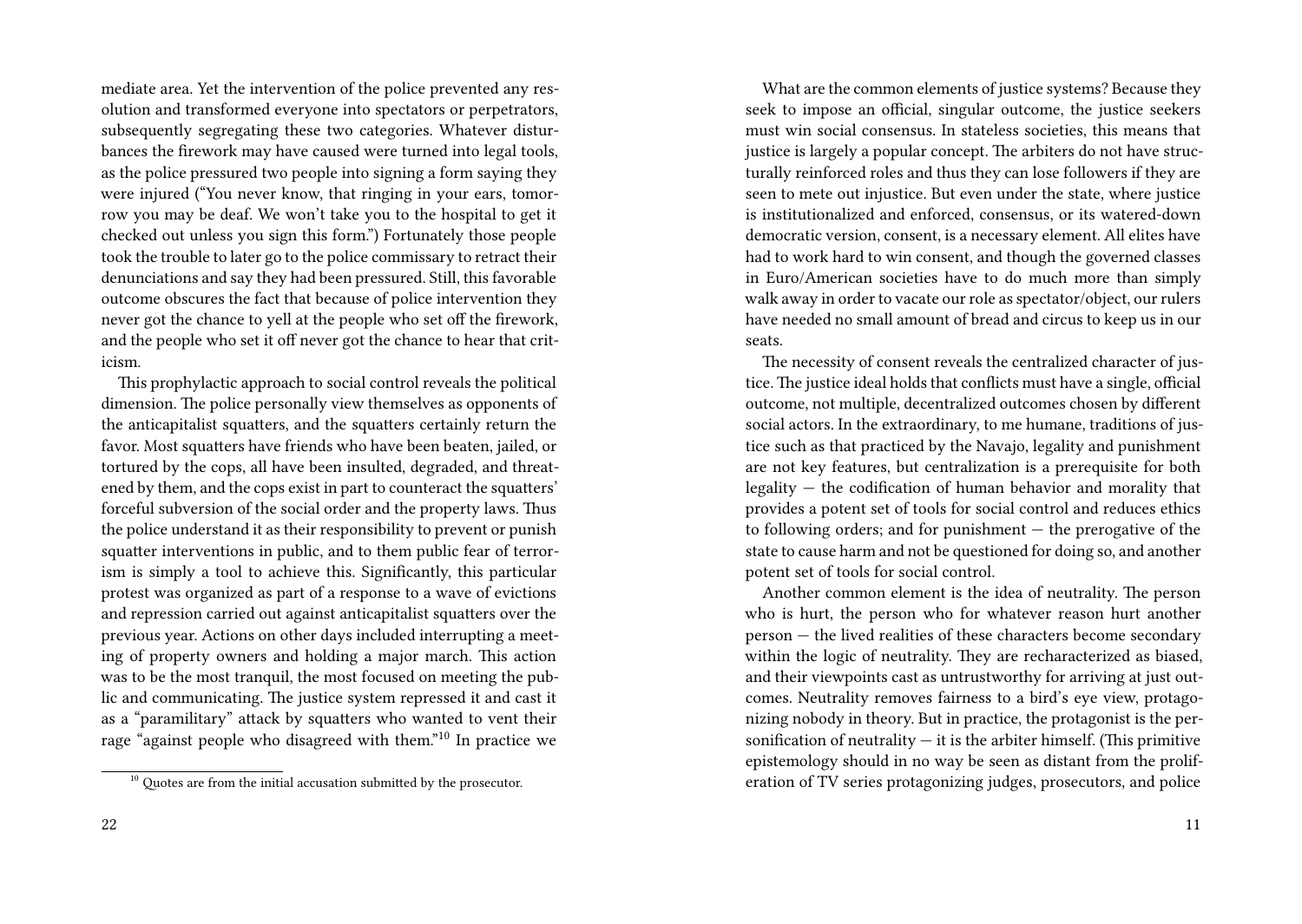in current day American society). Thus, the person who is most important to the justice process, the person who inhabits the center of the damaged community's affective attentions is the person judged to be most distant from the act of damage itself. Understood thusly, the neutrality of justice appears less like a noble principle and more like a pathological avoidance of the trauma which the community has been presumably convened to address. At the end of the spectrum most distant from the Western practice, in the framework of restorative justice, the arbiter is more of a narrator who uses her power to protagonize the people directly involved in the conflict, presumably for the benefit of all society. But in all forms of justice familiar to Euro/American society and to all forms present in hierarchical societies, the chief interest of justice must be the imposition of justice itself, given that the crimes of the lower classes always contain some element of negation of the ruling class's legitimacy in criminalizing certain behaviors.

The portrayal of emotions and affective ties as impediments to the execution of justice must also be examined. An arbiter's neutrality is based to a large part on his psychological, emotional distance from the act of social harm which must be resolved. Such distance is represented as an advantage. Yet without empathy, without consciousness of the pain that surrounds and gives meaning to each particular story of social harm, just what kind of resolution is society able to facilitate? Turning instances of social harm into cases of facts and technicalities is to set down codes of conduct that ignore the causes and consequences of harm but allow society to get on with business as usual. Justice is an avoidance mechanism that leaves the so-called perpetrator in denial or guilt, the so-called victim in ashamed trauma, and lets society off the hook: the crime was a breach of code that concerned one or two or several people, those responsible have been punished, and the rest of the community has no obligation to help those who hurt and those who got hurt to become healthy and whole again, nor to examine what in the social environment may have allowed this harm to take place.

year having to sign in at court every fortnight; not being allowed to work or renew my visa but required to remain there, under the constant threat of being kidnapped and locked in an unpleasant building watched over by violent thugs for three to six years of my life. And having to raise several thousand euros to pay for a lawyer to defend me (because, within this system, we cannot defend ourselves, in every sense). And now that it's all over, knowing that the same thing could happen all over again, that even, to add insult to injury, the very same cops who accused me the first time, who it is tacitly admitted were lying, could invent another story about me.

On an ethical dimension this story has interesting implications. Technically I was innocent; I neither constructed, set off, nor knew about the firework, and the firework was not really an explosive and did not constitute a felony disorder. However the justice process proved completely maladapted as a truth-seeking mechanism, which is ironic considering that criminal justice prioritizes facts and definitions over affective causes and results. I was compelled to misrepresent my political affinity to the anarchist squatters, to deny that I would have been more involved could I communicate with them better, and that I was more than just a passerby. I declined to mention that earlier that day I had helped make the banner used in the protest, and that in fact I had been staying at the squat from which the protest began its route, because no matter what legal principles they adhere to, guilt by association and collective guilt are indeed active categories in the minds of judges, especially when dealing with such distinct Others as squatters. My attorney as much as the prosecutor acknowledged this unwritten fact with the questions they did and did not ask me. For their part the organizers of the protest were compelled to downplay, at least in outward discourse, that the use of the firework had been irresponsible: it was poorly made, had not been tested, and the plan was not well communicated to other people in and around the protest.

This brings us to the social dimension of this incident: the firework was certainly loud enough to bother or upset people in the im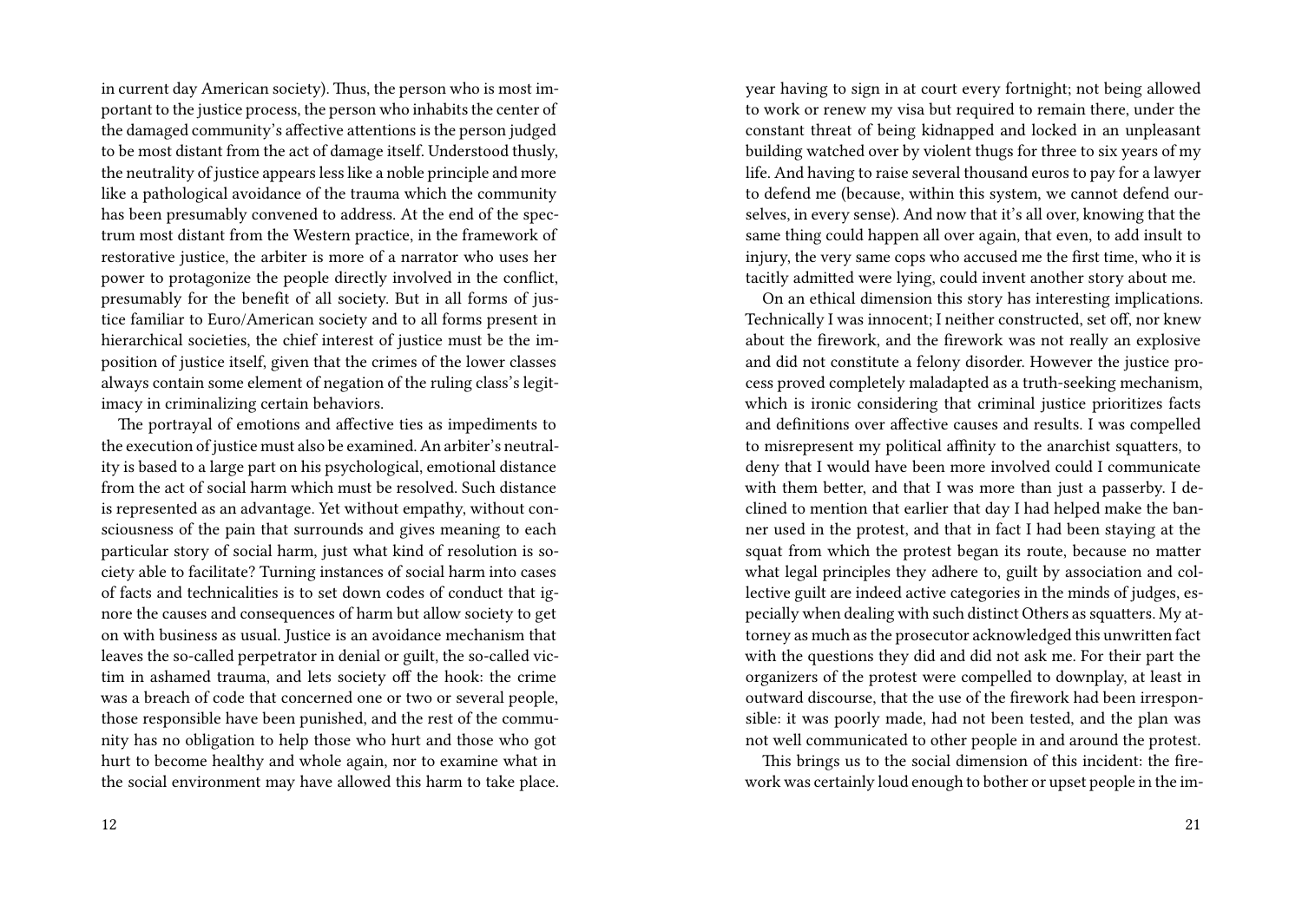the blast. I was already leaving the protest and the noise of the firework took me by surprise. At the time I had only been in Catalunya three weeks, and did not understand Catalan or Spanish. I returned to see the police chasing one of the protestors, and, thinking myself safe since I had not been on the scene when the firework went off, followed at a distance to see if anyone had gotten arrested, so we could begin legal support. I forgot that I was wearing a t-shirt with an anarchist symbol on it (it was a gift — I usually don't dress so explicitly), and when the police saw me watching the arrest, they arrested me as well. The two of us were charged with public disorder with explosives, which carries a minimum sentence of three years in prison, and a maximum of six years.

The institutional narrative is very simple: justice was won. The police alleged that the firework was a mortar, and that it shot out stones that caused damages and injuries. A forensic analysis proved it was just a firework, and witnesses clarified that there were no injuries, no damages, and no panic or disorder. We were acquitted. End of story.

But in human terms, the most important feature is not the outcome. It is the experience of living under a system powerful enough to submit an individual to a process for reasons that it alone deems valid.<sup>9</sup> In my case, this meant going to jail in a foreign country (and, this seems a triviality until you imagine having to do it yourself, going to jail practically blind, because I was arrested while wearing contact lenses, which I had to take out after a couple days) for one week, until the movement could raise the unprecedentedly high 30,000 euro bail the judge had set, believing police allegations that we had just carried out some quasi-terrorist act. It meant being forced to live for the two years until trial in a strange place where previously I had no social roots nor friends, and for the first

<sup>9</sup> For the elaboration of this theme, a friend of mine who studies criminal justice in the academy recommends Malcolm Feeley, 1979. *The Process is the Punishment,* New York: Russell Sage Foundation.

In this aspect justice is a patriarchal concept. Its appointed symbol is a goddess,<sup>6</sup> blindfolded and made to hold a sword and a scale, tokens of the military and the market.

Justice requires us to view human conflicts in inhuman terms. Those of us involved in an incident of social harm must remove ourselves from the space of its resolution, we must vacate our personal emotional needs to make room for the imposition of an objective solution we have no part in crafting and no choice but to consent to. We must sympathize against our own interests. Justice is self-betrayal. Given the common elements of justice as a unifying concept and given that the contestations of social justice generally seek to change the forms or spirit of institutional justice, social contestations regarding justice are thus an invitation to betrayal.

Beyond single incidents of social harm — that which in our society is disciplined as crime — what does justice mean for social movements? When a social movement demands justice, even if it is demanding a restructuring of the existing institutions, it preserves the alienation of people from the resolution of their own problems. The demanding of justice imposes the logic of demands within the movement, a negotiation with power rather than a negation of power. Negotiation preserves the central role of the state, the institutional hierarchy which is often the cause and beneficiary of what we identify as injustice; meanwhile the ritual of entreaty protests, petitions, letters — focuses the energies of justice-seekers towards communication with the state rather than direct resolution of the problem itself, thus preserving the alienation between what we want and what we do. Conversely, the social movements' voluntary adoption of the justice etiquette imposes on those movements what Scott (1998) might refer to as legibility, a social ordering that on the one hand facilitates state intervention in locales

 $6$  Note that male priest classes in patriarchal societies of the era to which we owe this statue-personification of justice frequently co-opted feminine fertility symbols. Their ability to harness these symbols came to symbolize the new male power.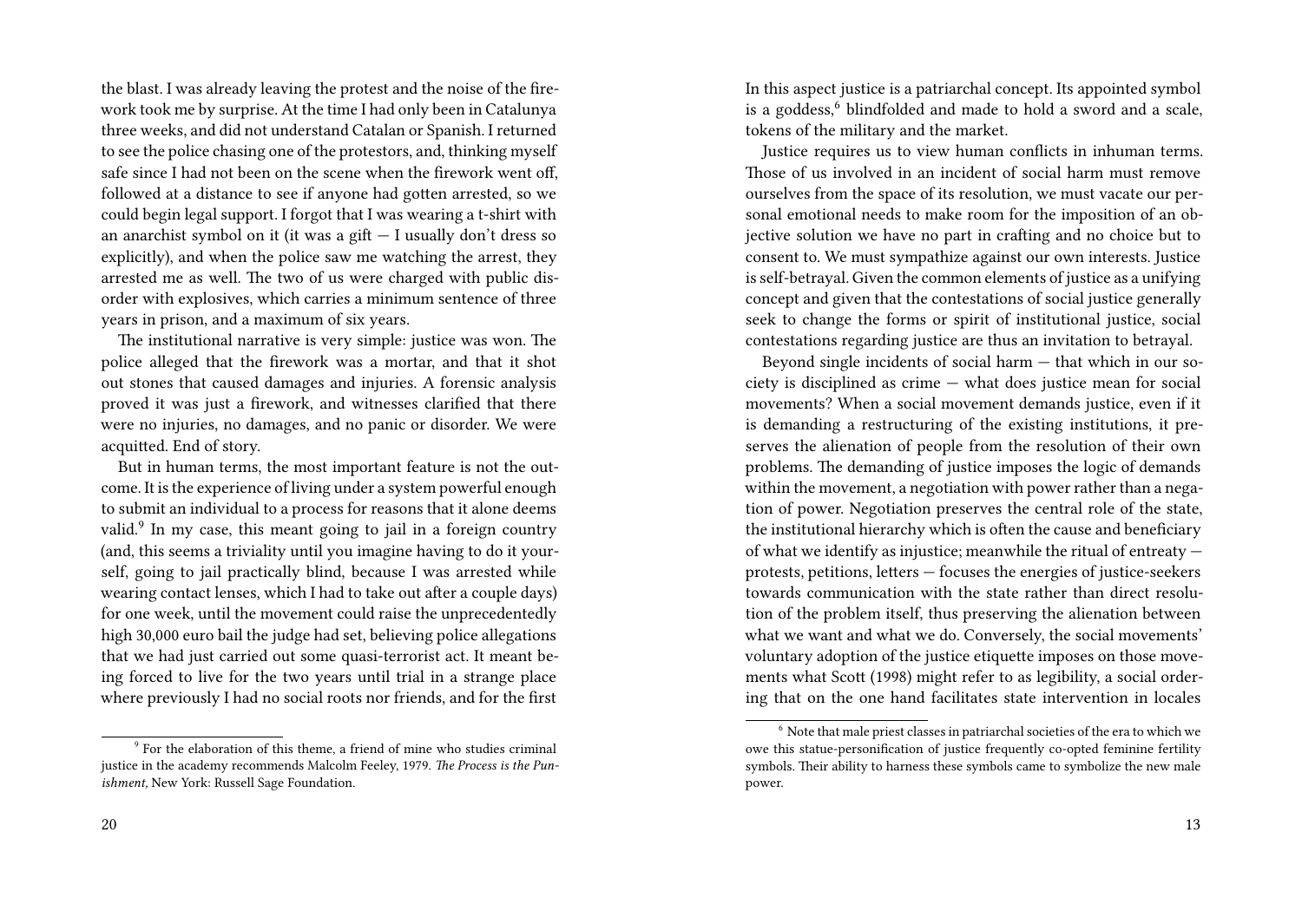distant from the seat of power and on the other hand loses local knowledge and obstructs resolution of problems at the local level. Historically the process by which legibility is imposed has often provoked popular opposition to authority but tragically the social movements of democratic societies have been trained to abandon their protective incoherence-to-authority and explain themselves, to translate their multiple desires into demands that fit within authority's parameters, and lay down the red carpet for state intervention. The language of justice reinforces in people's minds the idea of the state's role in conflict resolution, because it is a call for a fair arbiter, a call for compromise among all parties rather than the negation of the elite. The language of justice also clarifies to the state paths of intervention into the popular conflicts with the potential to birth rebellion. It informs the state of the very worst grievances, which masks need to be changed, which institutions need to be reformed. When a social movement demands justice it is naming the price for which it can be bought off.

An example close at hand is that of the squatting movement in Barcelona. Barcelona is a city with a long tradition of resistance to the state and to capital, relatively strong social movements, a stupefying amount of tourism and real estate investment, and tens of thousands of empty buildings. Squatting is as old as property, but squatting as a social movement arose in Barcelona in the '80s, identifying more with the autonomous movements of northern Europe than with the city's legacy of anarcho-syndicalism, though it was nonetheless influenced by the latter. In years past, squatters defended their houses and social centers with physical resistance to a greater extent than they do today. A popular slogan spraypainted across the walls of the city succinctly declared: "Desalojos — Disturbios," *Evictions — Riots.* In the first decade of the 21st century, the Spanish and particularly Catalan police modernized and increased their capacity for repression, also developing the antiterror politics formulated in the suppression of the Basque struggle to a point where it could be utilized against anarchists and squatreceiving criticisms of our own attitudes, is necessary to our personal ethical development. Democratic pluralism prevents any such growth, which is very useful, because an ethical system in which we surrender the resolution of all conflicts to an unquestionable, powerfully God-like arbiter requires citizens of the basest ethical qualities. Democratic government negates the possibility of resolving social contradictions. There is after all an imperative that in a hierarchical, class-based, white supremacist, patriarchal, ecocidal, and rampantly abusive society, certain contradictions must not be resolved (Jensen, 2004).

The frequency with which the present system produces injustice, as evaluated by almost any standards (e.g. a person who is innocent by strictly legal standards being sent to prison) is a tragedy of immense proportions. But looking beyond that, to recognize that the successful production of justice is also an abusive violation of human needs, clarifies that our task is not to fix the justice system but to abandon it in favor of something else entirely. To demonstrate that justice is a violation of human needs, I'm going to tell a story about myself. It is a story about me being arrested on false grounds, and of justice being served. As a story it is not as dramatic as that of, say, Mumia abu-Jamal, and it certainly lacks the social importance. But perhaps its mundaneness brings it closer to the millions of other processes of the justice system occurring all around us.

On 23 April 2007, I was arrested in Barcelona after a small squatters' protest. The protest took place on one of the busiest pedestrian streets of the city, Las Ramblas, on an especially busy holiday, St. Jordi. The purpose of the protest was to communicate with the public about squatting. To this end a festive banner was made, and flyers were distributed. Someone in the protest had fabricated a homemade firework. The idea was to grab people's attention and to shoot flyers into the air (and such fireworks are a Catalan anarchist tradition). It was poorly made, and produced much too loud a noise. With a tragicomic grace, the flyers that had been stuffed down the tube floated down as confetti, having been shredded by the force of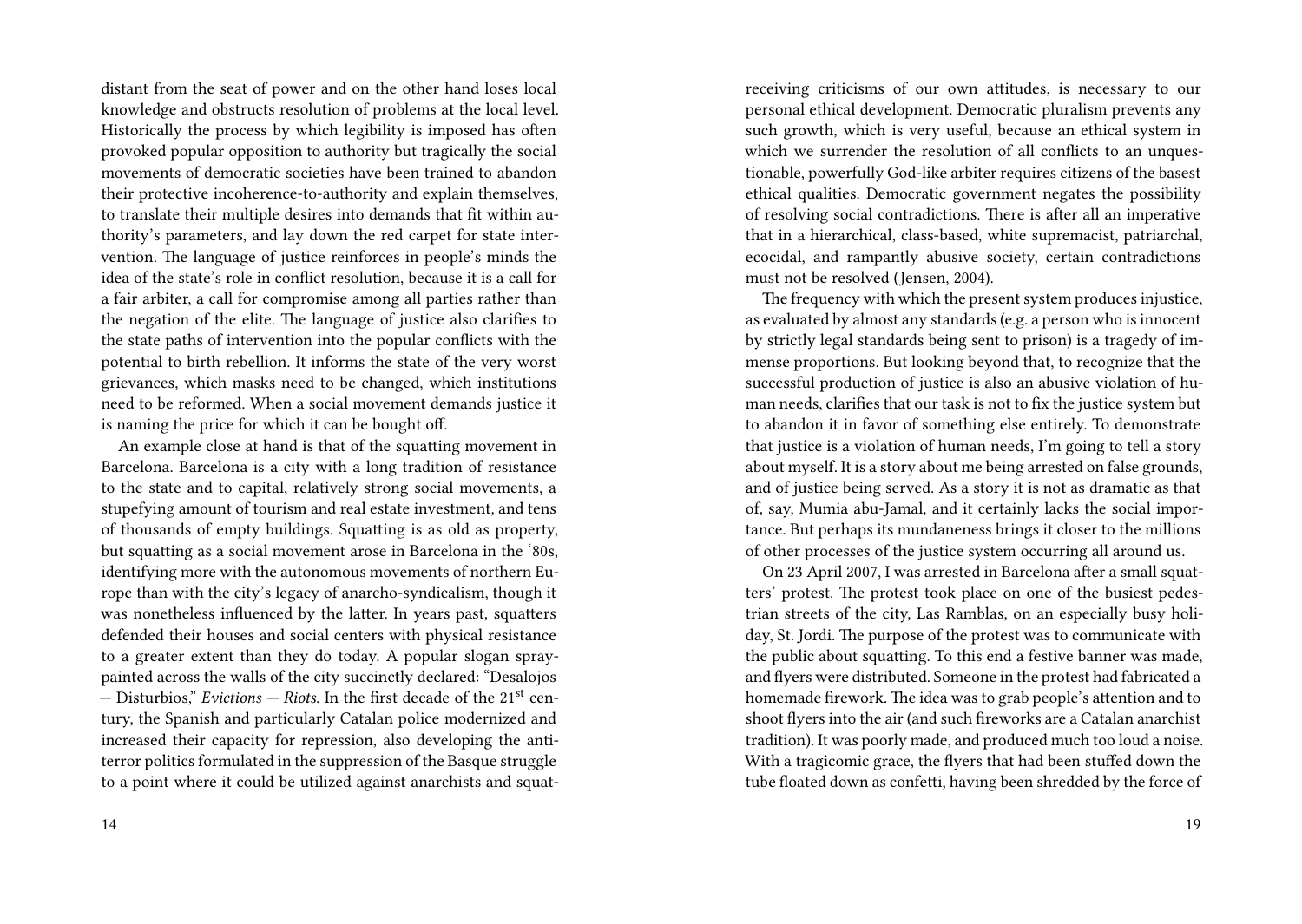ciety a belief in their legitimacy to do so. $8$  Furthermore, all checks and balances are executed by people ensconced within this institutional configuration. It is a classic case of the fox being put in charge of the hen house, and the irony only deepens when we reexamine the myth used to justify this structuration of conflict resolution, the one steeped in fear of lynch mob-justice; historically, haven't lynch mobs been instigated by the ruling class?

In the era of the War on Terrorism, it is interesting to note that our fears of conflict resolution in a horizontal society, one without any overarching arbiter, actually reflect the archetype of asymmetrical warfare. *Taking things into their own hands,* rather than being seen as an assumption of responsibility, calls up images of anarchy and terrorism. People are conditioned to expect violence and mayhem will arise in the absence of a powerful social arbiter. But that which we understand to be terrorism is a characteristic of society under the state. Dissidents whose demands are too far outside the parameters imposed by the state, deprived of any power to determine their own outcomes, attack the weak underbelly of society as a whole. This is an activity that is only rational within a justiceoriented society.

The idea that we can escape the dangers of antisocial actors through recourse to fairness-ensuring structures is an institutionalization of ethical immaturity. Implicit in its justification is the recognition that right and wrong do in fact exist; if not, there could be nothing *wrong* with letting the lynch mob act freely. The fact that both the lynch mob and the freedom fighters think they are right is immaterial. Parallel to an unfettered ability to act in order to better society exists our ability to communicate with our peers to approach some sort of shared social ethos. In fact, challenging attitudes we see as harmful or antisocial, and

ters, no doubt inspired by the agile American usage of terrorism after September  $11<sup>th</sup>$ . In the same years that a number of anarchists and squatters in Barcelona were arrested and dispersed to high security prisons across the country under creative or sometimes just insubstantial terrorism charges; the same years that the age-old beatings on the street and torture in the jails combined with an increase in conviction and imprisonment of people identified and particularized by the media as *antisistema*; that the city passed its Rudy Giuliani-style *civisme* laws to increase state control over public space and create a more tourism-friendly environment, the criminal justice system became the exclusive arena of resolution for the problem of squatting.

Whereas in the past a squatter might pick up a brick to defend her house, now the only option is to hire a lawyer, even if that method is doomed to failure: fighting back physically is too heavily persecuted and penalized. The courts remain benignly inefficient, however, so that by fighting eviction through legal channels, one may win a year or even two in the squatted building before a judge finally signs an eviction order. And although the squatters are still in a way fighting for their expropriation of abandoned property, the courts do not allow the laws regarding private property to be questioned, nor do they deign to substantiate the Spanish Constitution's guarantee for the right to housing nor its prohibition on real estate speculation. The legal resolution of squatting dodges the important social questions that squatting as direct action against speculation, against property, and against the social relationships of capitalism poses. It pacifies the movement tactically and disciplines squatters to think in terms of dialogue and argumentation with the authorities, or appealing to one elite institution (the courts) for protection against other elite institutions (real estate companies or the police, who often evict without a court order). It is no surprise that this change in the squatters movement coincides with an increase in rhetoric that values rights, citizenship, civil society, civil disobedience, and demands for affordable housing (i.e. demands that are

 $8\,$  I would also argue that these are people who operate at the very bottom of Kohlberg's stages of moral development, those who make decisions on the basis of reward or punishment, those who do what they do because it is their job, the banal bureaucrats described by Hannah Arendt.